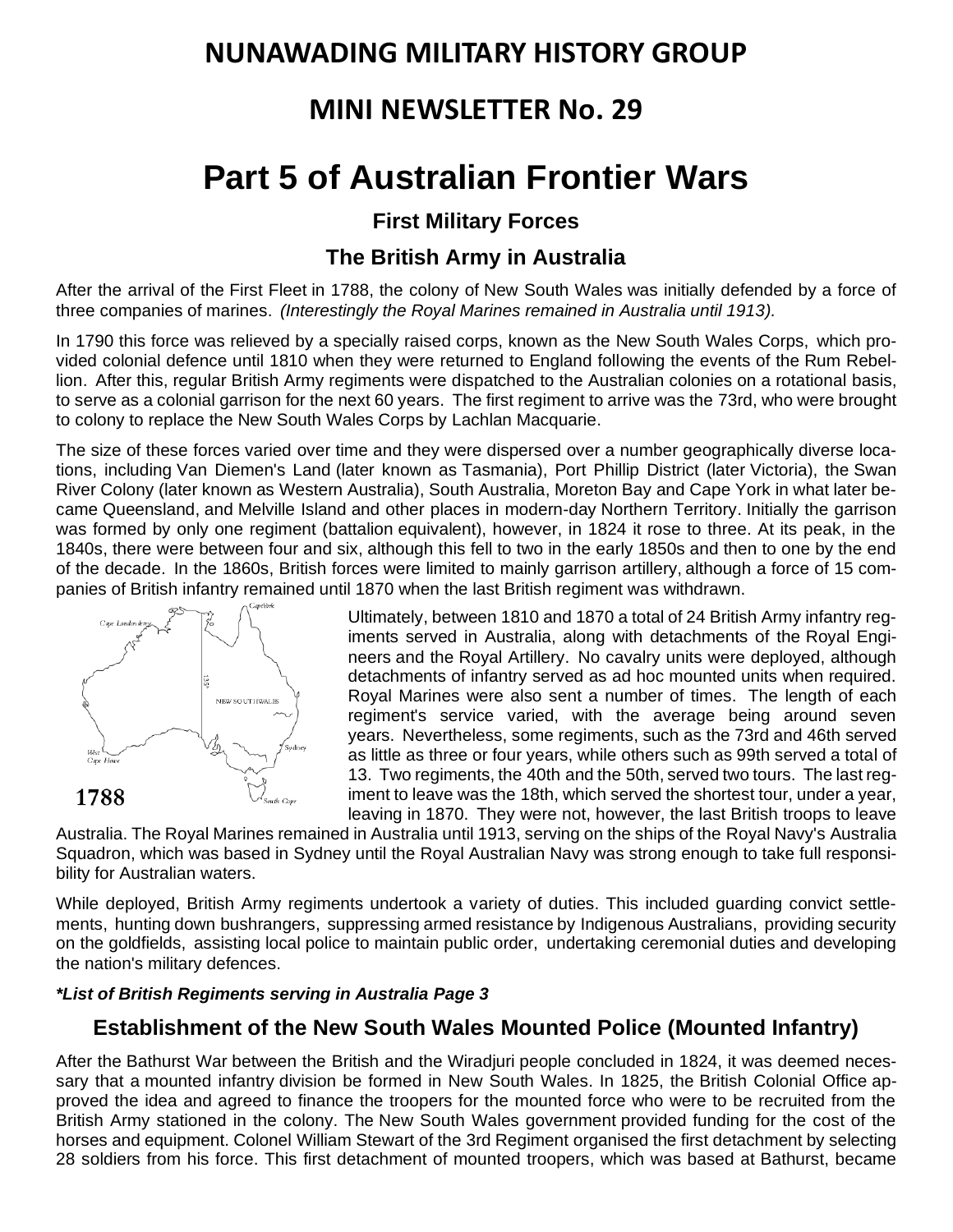active on 4 November 1825. The second detachment was formed in February 1826 and was based at Wallis Plains which is now called [Maitland.](https://www.wikiwand.com/en/Maitland,_New_South_Wales)

While the Bathurst division were quickly utilised to capture escaped convicts, the Wallis Plains unit were deployed in the repression of Aboriginal resistance along the newly colonised area of the [Hunter](https://www.wikiwand.com/en/Hunter_Valley) Valley. Lieutenant Nathaniel Lowe, who volunteered for the Mounted Police from the 40th [Regiment,](https://www.wikiwand.com/en/40th_Regiment_of_Foot) ordered multiple executions of Aboriginal prisoners as part of the campaign. Reinforcements of mounted infantry under Ensign Archibald Robertson of the 57th [Regiment](https://www.wikiwand.com/en/57th_Regiment_of_Foot) were required from [Sydney](https://www.wikiwand.com/en/Sydney) and [Newcastle](https://www.wikiwand.com/en/Newcastle,_New_South_Wales) throughout the latter half of 1826 to force the local [Wonnarua](https://www.wikiwand.com/en/Wonnarua) people to submit to British rule. With the aid of armed settlers such as Robert Scott of Glendon, the Mounted Police conducted raids of local Aboriginal camps and by early 1827 resistance in the area ended. Lieutenant Lowe was brought before a court to face charges of extrajudicial murder but was acquitted and reinstated to his position.



**Lieutenant Lachlan Macalister**

By 1829 the force was commanded by Lieutenant Colonel Kenneth [Snodgrass.](https://www.wikiwand.com/en/Kenneth_Snodgrass) There were four areas of operation, the main detachment of the unit, incorporating the Governor's guard, was stationed in Sydney at the Belmore Barracks (located on the present site of the [Central](https://www.wikiwand.com/en/Central_railway_station,_Sydney) railway station). There were three country divisions based at Bathurst, [Goulburn](https://www.wikiwand.com/en/Goulburn) and Maitland. Lieutenant Lachlan Macalister, who was also a prominent pastoral capitalist in the colony, was placed in charge of the Argyle Division and later commanded the Bathurst Division. Capturing outlaw gangs of escaped convicts, commonly referred to as [bushrangers,](https://www.wikiwand.com/en/Bushranger) was the main employment of the Mounted Police at this time. The Bushranging Act of 1830 which enabled the arrest without warrant of anyone suspected of being a criminal aided the force in their duties.

The Mounted Police absorbed the Mounted Orderlies (established as a replacement

for the [Governor's](https://www.wikiwand.com/en/Governor%27s_Body_Guard_of_Light_Horse) Body Guard of Light Horse) in 1836. This unit existed as a separate component of the mounted police until at least 1860.

#### **Establishment of the Border Police**

The Border Police of New South Wales was a frontier policing body introduced by the New South [Wales](https://www.wikiwand.com/en/New_South_Wales) colonial government with the passing of the *Crown Lands Unauthorised Occupation Act 1839*.

The British colony of New South Wales was expanding rapidly in the late 1830s and the Government was concerned with the illegal occupation of lands and the rights of the Aboriginal people. The [Government](https://www.wikiwand.com/en/Government_of_New_South_Wales) of New South [Wales](https://www.wikiwand.com/en/Government_of_New_South_Wales) in 1839 legislated for a new policing body that would control these issues. This force was called the Border Police.

The Border Police was organised into a number of sections and these were deployed to the various districts along the frontier. Each section was under the authority of the [Commissioner](https://www.wikiwand.com/en/Commissioner_of_Crown_Lands_(Australia)) of Crown Lands for that particular district and each commissioner had about 10 troopers. In order to reduce the cost of the force as much as possible, the troopers were taken from the population of convicts that existed in the colony at that time. The convicts assigned were usually ex-soldiers who had been transported to Australia due to crimes of military indiscipline. They were supplied with horses, equipment and rations, but were otherwise unpaid and had to construct their own barracks. The force was funded by a levy imposed on the [squatters](https://www.wikiwand.com/en/Squattocracy) who were grazing their livestock on the Crown Lands in the frontier regions. The Border Police was largely disbanded by the late 1840s and was replaced in the expanding frontier regions by detachments of the Native [Police.](https://www.wikiwand.com/en/Native_Police)

In 1836, [Governor](https://www.wikiwand.com/en/Richard_Bourke) Bourke passed the "Squatting Act" to allow pastoralists or ["squatters"](https://www.wikiwand.com/en/Squattocracy) as they were colloquially known, to run their sheep and cattle on New South Wales Crown Lands beyond the limits of British settlement for a small fee. However, the problem of managing the often bloody and violent dispossession of the Aboriginal people was not addressed. From 1788 up to the time of the Squatting Act, the [British](https://www.wikiwand.com/en/British_Army) Army, the New [South](https://www.wikiwand.com/en/New_South_Wales_Mounted_Police) Wales [Mounted](https://www.wikiwand.com/en/New_South_Wales_Mounted_Police) Police or posses of armed settlers were the main instruments of suppressing Aboriginal resistance to British colonization. In 1838, two large [mass-killings](https://www.wikiwand.com/en/List_of_massacres_of_Indigenous_Australians) of Indigenous people occurred on the frontier. One was the Waterloo Creek [massacre](https://www.wikiwand.com/en/Waterloo_Creek_massacre) perpetrated by the mounted unit of the [British](https://www.wikiwand.com/en/British_Army) Army known as the [New](https://www.wikiwand.com/en/New_South_Wales_Mounted_Police) South Wales [Mounted](https://www.wikiwand.com/en/New_South_Wales_Mounted_Police) Police, and the other was the Myall Creek [massacre](https://www.wikiwand.com/en/Myall_Creek_massacre) committed by a group of armed settlers.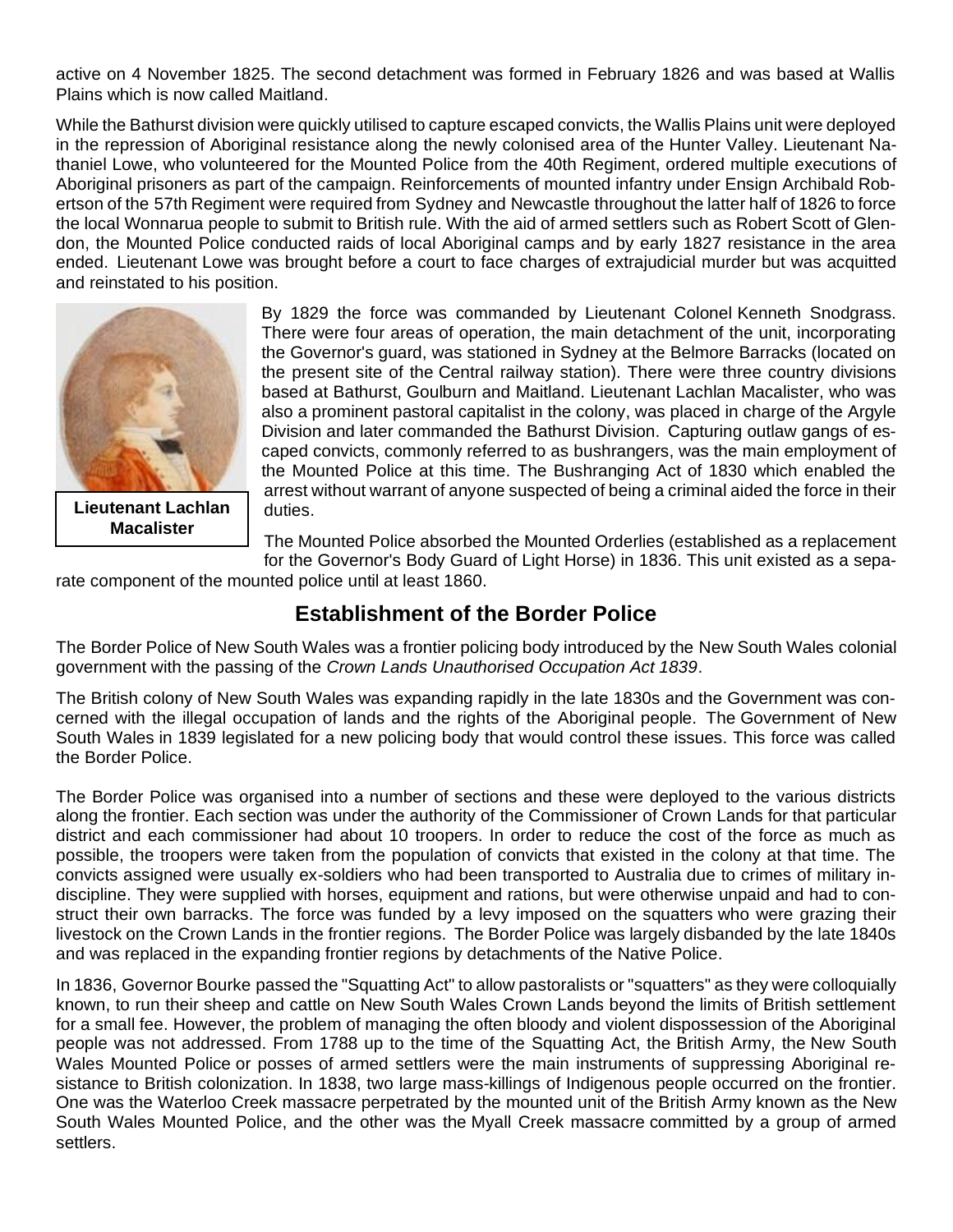### **The following is a list of British Army regiments that served in Australia between 1810 and 1870**

| <b>Regimental designation</b> | <b>Arrived</b> | <b>Departed</b> | <b>States served in</b>                                                                              | <b>Notes</b>                                                                                                                                                                    |
|-------------------------------|----------------|-----------------|------------------------------------------------------------------------------------------------------|---------------------------------------------------------------------------------------------------------------------------------------------------------------------------------|
| 73rd Regiment of Foot)        | 1810           | 1814            | New South Wales and Tasmania.                                                                        |                                                                                                                                                                                 |
| 46th (South Devonshire)       | 1814           | 1818            | New South Wales and Tasmania.                                                                        |                                                                                                                                                                                 |
| 48th (Northamptonshire)       | 1817           | 1824            | New South Wales and Tasmania.                                                                        |                                                                                                                                                                                 |
| 3rd (East Kent) - The Buffs   | 1823           | 1827            | New South Wales, Victoria, Tas-<br>mania and Northern Territory.                                     |                                                                                                                                                                                 |
| 40th (2nd Somerset)           | 1824           | 1829            | New South Wales, Victoria, Tas-<br>mania and Queensland.                                             | Served two tours in Aus-<br>tralia. Reputed to have                                                                                                                             |
|                               | 1852           | 1860            |                                                                                                      | "seen more action in Aus-<br>tralia than any other regi-<br>ment", it took part in<br>the Black War in 1824. It<br>later helped to put down<br>the Eureka Rebellion in<br>1854. |
| 57th (West Middlesex)         | 1825           | 1832            | New South Wales, Western Aus-<br>tralia, Tasmania, Northern Terri-<br>tory, Victoria and Queensland. |                                                                                                                                                                                 |
| 39th (Dorsetshire)            | 1827           | 1832            | New South Wales, Western Aus-<br>tralia and Tasmania.                                                |                                                                                                                                                                                 |
| 63rd (West Suffolk)           | 1829           | 1833            | New South Wales, Western Aus-<br>tralia and Tasmania.                                                |                                                                                                                                                                                 |
| 17th (Leicestershire)         | 1830           | 1836            | New South Wales, Tasmania and<br>Queensland.                                                         |                                                                                                                                                                                 |
| 4th (King's Own)              | 1832           | 1837            | New South Wales, Western Aus-<br>tralia, Victoria and Tasmania.                                      |                                                                                                                                                                                 |
| 50th (West Kent)              | 1833           | 1841            | New South Wales, Tasmania,<br>Western Australia, and South<br>Australia.                             | Served two tours in Aus-<br>tralia.                                                                                                                                             |
|                               | 1866           | 1869            |                                                                                                      |                                                                                                                                                                                 |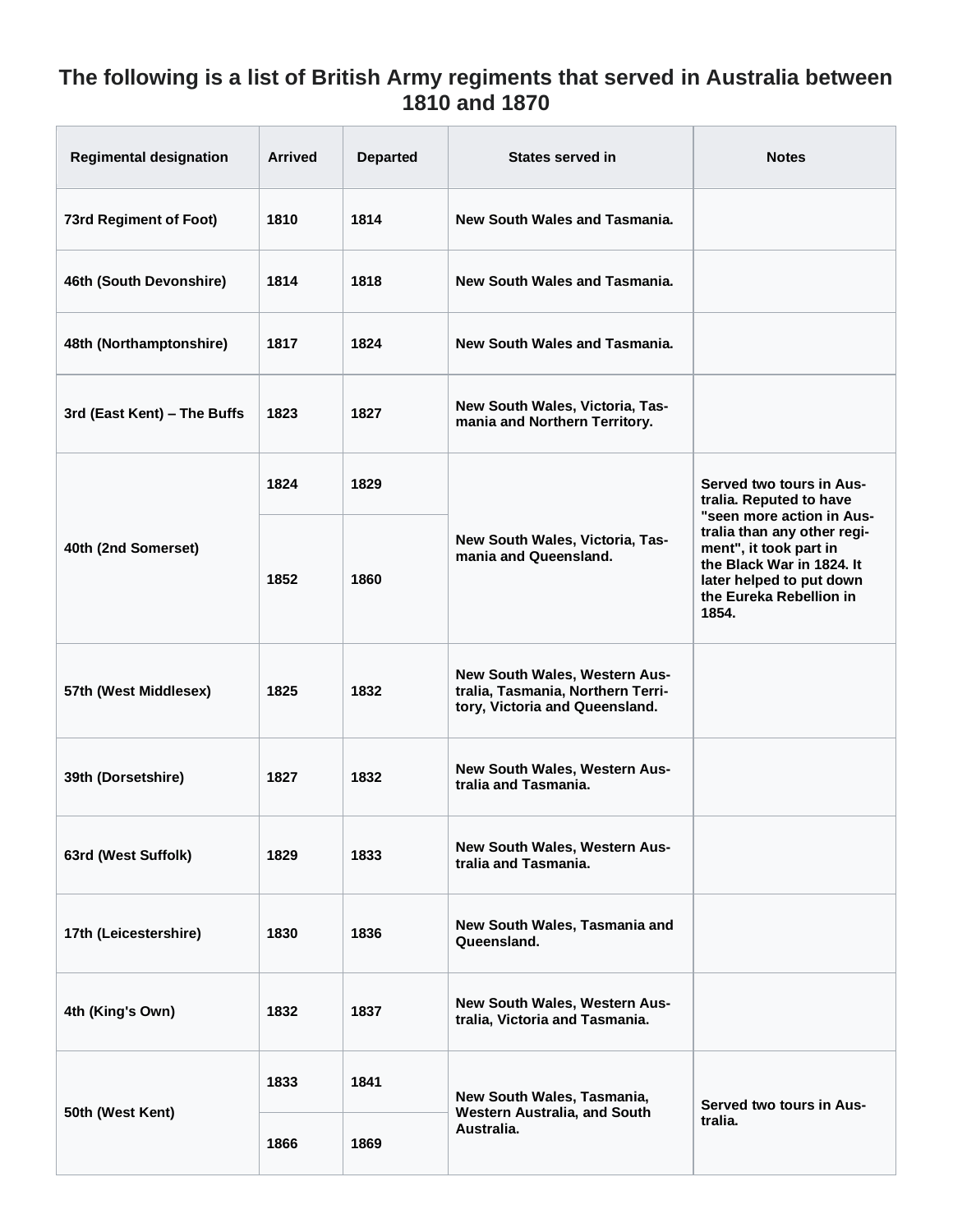| <b>Regimental designation</b>                  | <b>Arrived</b> | <b>Departed</b> | States served in                                                               | <b>Notes</b>                                                                                                                                                      |
|------------------------------------------------|----------------|-----------------|--------------------------------------------------------------------------------|-------------------------------------------------------------------------------------------------------------------------------------------------------------------|
| 21st (Royal North British<br><b>Fusiliers)</b> | 1833           | 1839            | <b>New South Wales, Western Aus-</b><br>tralia and Tasmania.                   |                                                                                                                                                                   |
| 28th (North Gloucester-<br>shire)              | 1835           | 1842            | New South Wales, Victoria and<br>Queensland.                                   | Sent to India after the First<br>Anglo-Afghan War.                                                                                                                |
| 80th (Staffordshire Volun-<br>teers)           | 1837           | 1844            | New South Wales, Victoria and<br>South Australia.                              |                                                                                                                                                                   |
| 51st (2nd Yorkshire West<br>Riding)            | 1838           | 1846            | New South Wales, Western Aus-<br>tralia and Tasmania.                          |                                                                                                                                                                   |
| 96th (Manchester)                              | 1841           | 1848            | New South Wales, Tasmania and<br>South Australia.                              |                                                                                                                                                                   |
| 99th (Wiltshire)                               | 1843           | 1856            | New South Wales, Tasmania, Vic-<br>toria, Queensland and Western<br>Australia. | The longest serving regi-<br>ment.                                                                                                                                |
| 58th (Rutlandshire)                            | 1844           | 1846            | <b>New South Wales.</b>                                                        | Was sent to fight in New<br>Zealand in 1845 before re-<br>turning to Australia in 1846,<br>remaining a further year un-<br>til being sent back to New<br>Zealand. |
| 11th (North Devonshire)                        | 1845           | 1857            | New South Wales, Victoria and<br>Tasmania.                                     |                                                                                                                                                                   |
| 65th (2nd Yorkshire, North<br>Riding)          | 1846           | 1849            | <b>New South Wales.</b>                                                        |                                                                                                                                                                   |
| 12th (East Suffolk)                            | 1854           | 1861            | New South Wales, Victoria and<br>Tasmania.                                     | Took part in putting down<br>the Eureka Rebellion in<br>1854.                                                                                                     |
| 77th (East Middlesex)                          | 1857           | 1858            | <b>New South Wales.</b>                                                        | Was dispatched to fight in<br>India during the Indian Mu-<br>tiny.                                                                                                |